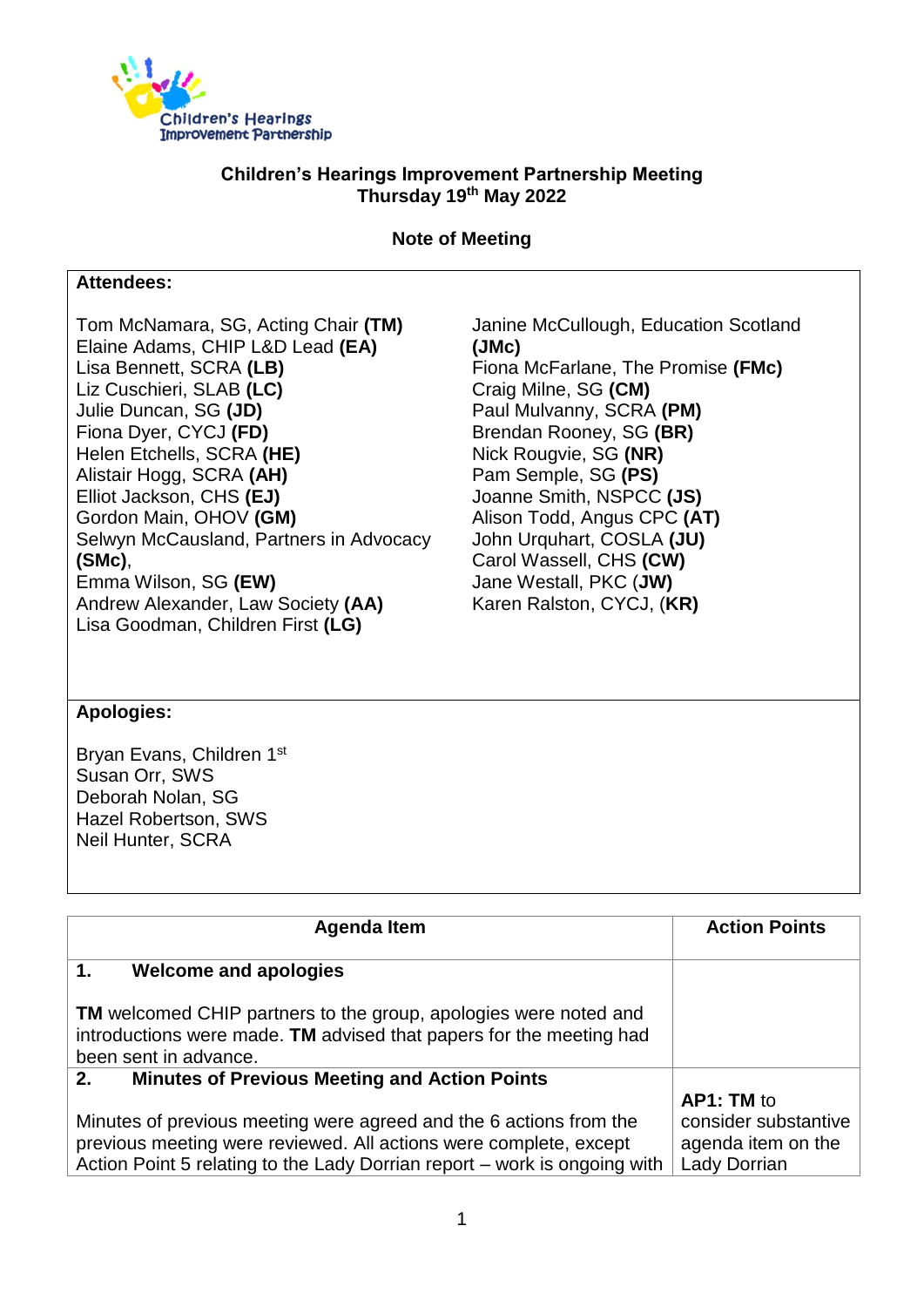

| the Recovery Group, and needs further time before being brought to<br>CHIP.                                                                                                                                                                                                                                                                                                                                                                                                                                   | governance group<br>at next meeting. |
|---------------------------------------------------------------------------------------------------------------------------------------------------------------------------------------------------------------------------------------------------------------------------------------------------------------------------------------------------------------------------------------------------------------------------------------------------------------------------------------------------------------|--------------------------------------|
| 3.<br><b>Hearings System Recovery</b>                                                                                                                                                                                                                                                                                                                                                                                                                                                                         |                                      |
| <b>TM</b> thanks members of the Recovery Group for producing the Fifth<br>Update Report. AH discussed the recent shift back toward hybrid<br>hearings, and the additional pressures this can have on staff and panel<br>members. It was noted that outstanding court applications were still<br>very high, and this was reflective of the pressures still on the court<br>system.                                                                                                                             |                                      |
| <b>JW</b> raised that children and young people can still feel intimidated in<br>the Children's Hearings setting. Members reflected on the amount of<br>work that had been done to date, and the amount of work still to be<br>done to make hearings as child-friendly as possible. JW gave an open<br>invitation to Partnership members to attend and share innovative work<br>that's ongoing at the next Scottish Children's Rights Officers Network<br>(SCRON) meeting, which is scheduled every 4 months. | AP2: ALL to                          |
| General approval and thanks were exchanged for producing the Fifth<br>Update report.                                                                                                                                                                                                                                                                                                                                                                                                                          | consider invitation to<br>SCRON.     |
| <b>TM</b> moved the discussion to the evolution of the Recovery Group to<br>meet the obligations of CHIP members under current agreed<br>improvement priorities, prior to, and anticipating, the publication of<br>Sheriff Mackie's report - Annex C presented proposals for the<br>agreement of CHIP. It was agreed that the CHCRG should become a<br>strategic delivery group, with the group Terms of Reference endorsed<br>by wider CHIP membership.                                                      |                                      |
| <b>Hearings System Working Group</b><br>4.                                                                                                                                                                                                                                                                                                                                                                                                                                                                    |                                      |
| <b>FM</b> updated on the Hearings System Working Group. It is considered<br>likely that the Hearings System Working Group recommendations will<br>require legislation to enact, but will honour the commitments contained<br>in the Promise. Support has been indicated for the work of the<br>Children's Care and Justice Bill, and how this can synergise with the<br>HSWG. General agreement was noted.                                                                                                    |                                      |
| <b>FM</b> provided a general update on the work of sub groups which will<br>feed back into the Hearings System Working Group to produce a set of<br>key recommendations for the final report. The final report is<br>provisionally scheduled to be published in Spring 2023. It was also<br>noted that Sheriff Mackie had met with the Minister and also with the                                                                                                                                             |                                      |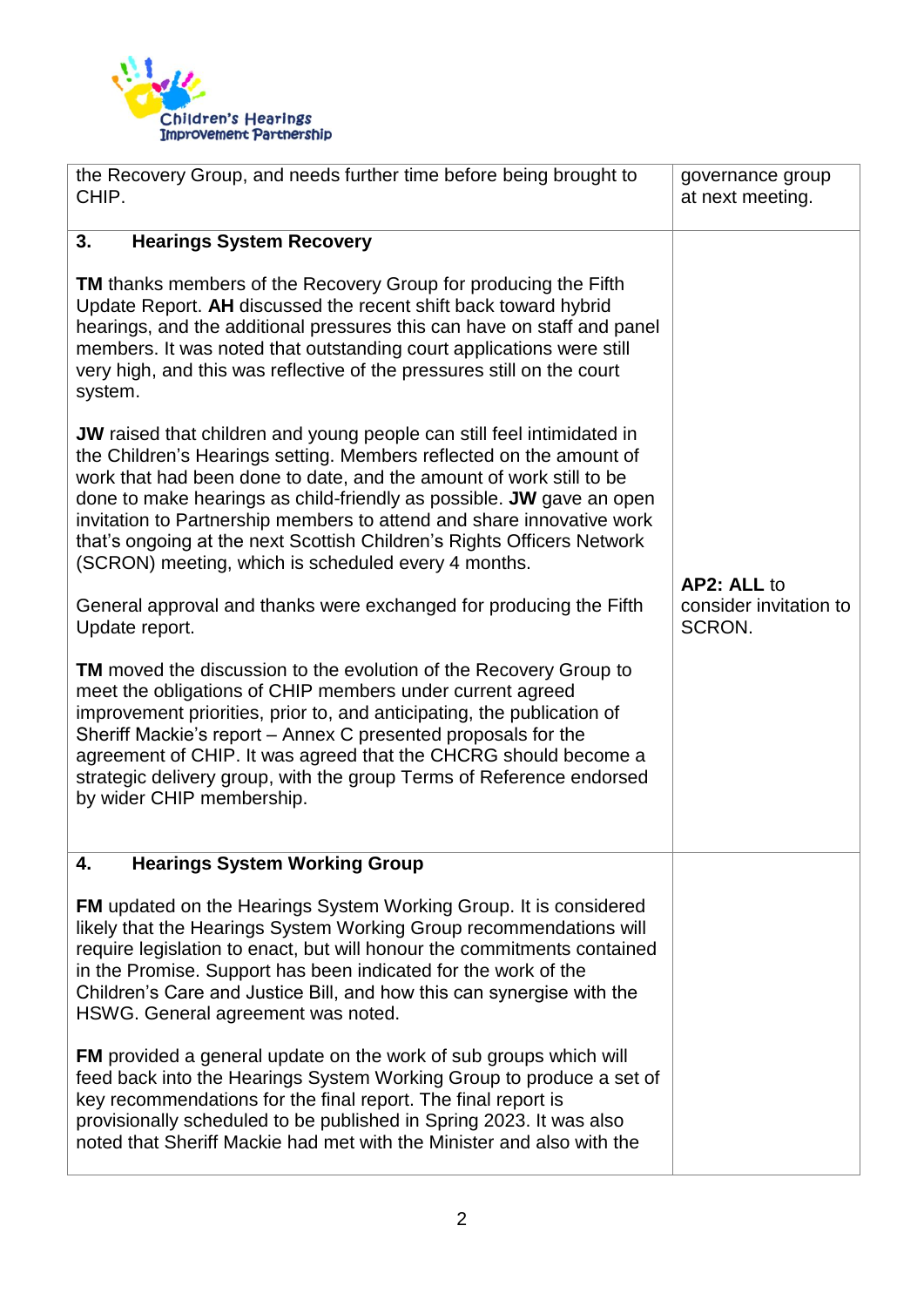

| new chair of Children Hearings Scotland, Katharina Kasper, to discuss<br>the work of the HSWG.                                                                                                                                                                                                                                                                                                                                                                                                                                                                                                                                                                                                                     |                                                                        |
|--------------------------------------------------------------------------------------------------------------------------------------------------------------------------------------------------------------------------------------------------------------------------------------------------------------------------------------------------------------------------------------------------------------------------------------------------------------------------------------------------------------------------------------------------------------------------------------------------------------------------------------------------------------------------------------------------------------------|------------------------------------------------------------------------|
|                                                                                                                                                                                                                                                                                                                                                                                                                                                                                                                                                                                                                                                                                                                    |                                                                        |
| <b>Our Hearings Our Voice</b><br>5.                                                                                                                                                                                                                                                                                                                                                                                                                                                                                                                                                                                                                                                                                |                                                                        |
| <b>GM</b> provided a general update which included:<br>Update on the latest recruitment of the new board members<br>which will support and facilitate young people's involvement and<br>partner engagement<br>The Hearings System Working Group has strategically mapped<br>40 calls from young people in relation to redesign work.<br>Workshop planned with the office of chief designer and Sheriff<br>Mackie in June.<br>OHOV has been invited to speak at CYCJ conference in June<br>with young people speaking about rights in the hearing system.<br>Working with young people to provide a collaborated response<br>to the Care and Justice Bill.<br>Recruitment for SCRA board to take place over summer. |                                                                        |
| 6. Language in the Hearings System                                                                                                                                                                                                                                                                                                                                                                                                                                                                                                                                                                                                                                                                                 |                                                                        |
| GM highlights the key work that OHOV have done so far through a<br>PowerPoint presentation.<br>There was general recognition of the importance of consistent<br>language within the CHIP partnership, and how language should be<br>used with young people and their families<br>EA provided an update on work ongoing to review current resources<br>available to the Hearings System and advised that she has overseen a<br>multi-agency draft of principles for the consistent and accessible use of<br>language.<br>There was broad support for this work expressed by members. TM<br>wanted to record CHIP's thanks to the young people and those<br>supporting them.                                         | AP3: EA & GM to<br>share draft<br>principles ahead of<br>next meeting. |
| <b>CHS Update</b><br>7.                                                                                                                                                                                                                                                                                                                                                                                                                                                                                                                                                                                                                                                                                            |                                                                        |
| <b>EJ</b> gave an update from CHS. The new Chair has been appointed, and<br>is generating a sense of fresh momentum both internally and<br>externally.                                                                                                                                                                                                                                                                                                                                                                                                                                                                                                                                                             |                                                                        |
| There is work ongoing around the composition of panels, and members<br>have been asked for their views.                                                                                                                                                                                                                                                                                                                                                                                                                                                                                                                                                                                                            |                                                                        |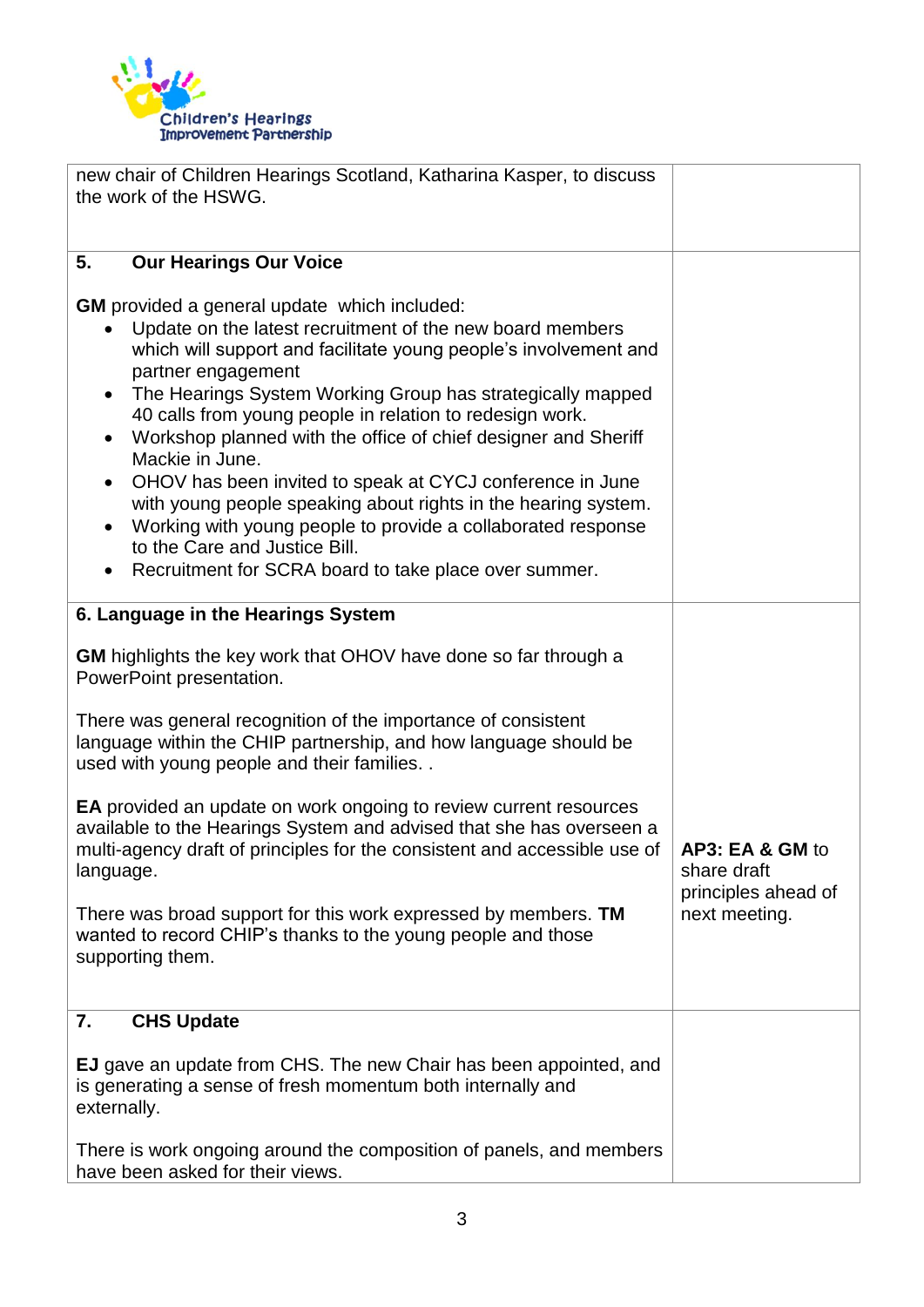

| There are currently 550 new trainees for the national children's panel.<br>CHS are working closely with SCRA around training, with additional<br>information material considered around language and communication.<br><b>EJ</b> advised that the CHS senior team have been attending hearings to<br>observe, and was very satisfied with the experience and with the<br>progress around virtual hearings that has been made.<br>There were general discussions around the current challenges of CHS<br>being able to recruit Panel Members with EJ giving assurances on the<br>mitigations that CHS are putting in place. |                                                                                      |
|----------------------------------------------------------------------------------------------------------------------------------------------------------------------------------------------------------------------------------------------------------------------------------------------------------------------------------------------------------------------------------------------------------------------------------------------------------------------------------------------------------------------------------------------------------------------------------------------------------------------------|--------------------------------------------------------------------------------------|
| <b>Care and Justice Bill</b><br>8.                                                                                                                                                                                                                                                                                                                                                                                                                                                                                                                                                                                         |                                                                                      |
| BR provided an update on consultation, which closes on 22 June 2022<br>and offered an open offer of engagement with the Bill Team to help<br>answer any questions partners may have prior to submitting their<br>responses. The consultation is intentionally open rather than<br>prescriptive, and there are some big questions regarding the interaction<br>with adult criminal justice.                                                                                                                                                                                                                                 |                                                                                      |
| There has so far been positive feedback from stakeholders, including<br>from Sheriff Mackie and the HSWG, which had been very encouraging.                                                                                                                                                                                                                                                                                                                                                                                                                                                                                 |                                                                                      |
| The Care and Justice Bill team has been closely engaging with various<br>youth groups including Scottish Youth Parliament. There was a<br>discussion around the Age of Referral to the Reporter and anonymity<br>issues which had been raised in reference to the Bill.                                                                                                                                                                                                                                                                                                                                                    |                                                                                      |
| BR indicated it would be useful to understand how the consultation<br>landed with stakeholders given the exploratory tone.                                                                                                                                                                                                                                                                                                                                                                                                                                                                                                 |                                                                                      |
| 9. SG Updates                                                                                                                                                                                                                                                                                                                                                                                                                                                                                                                                                                                                              |                                                                                      |
| TM lead discussions around the <b>cross-border</b> proposals published in<br>January 2022 which addressed some of the current issues, including<br>underlying problems with the lack of suitable provision in England.                                                                                                                                                                                                                                                                                                                                                                                                     | $AP4 - TM$ to share<br>links to latest<br><b>Deprivation of</b><br>Liberty guidance. |
| <b>10. AOB</b>                                                                                                                                                                                                                                                                                                                                                                                                                                                                                                                                                                                                             |                                                                                      |
| A Powerpoint was presented by EA which celebrates the achievements<br>of the partnership during the pandemic. TM expressed his thanks to<br>EA, and to the wider group for their work.                                                                                                                                                                                                                                                                                                                                                                                                                                     |                                                                                      |